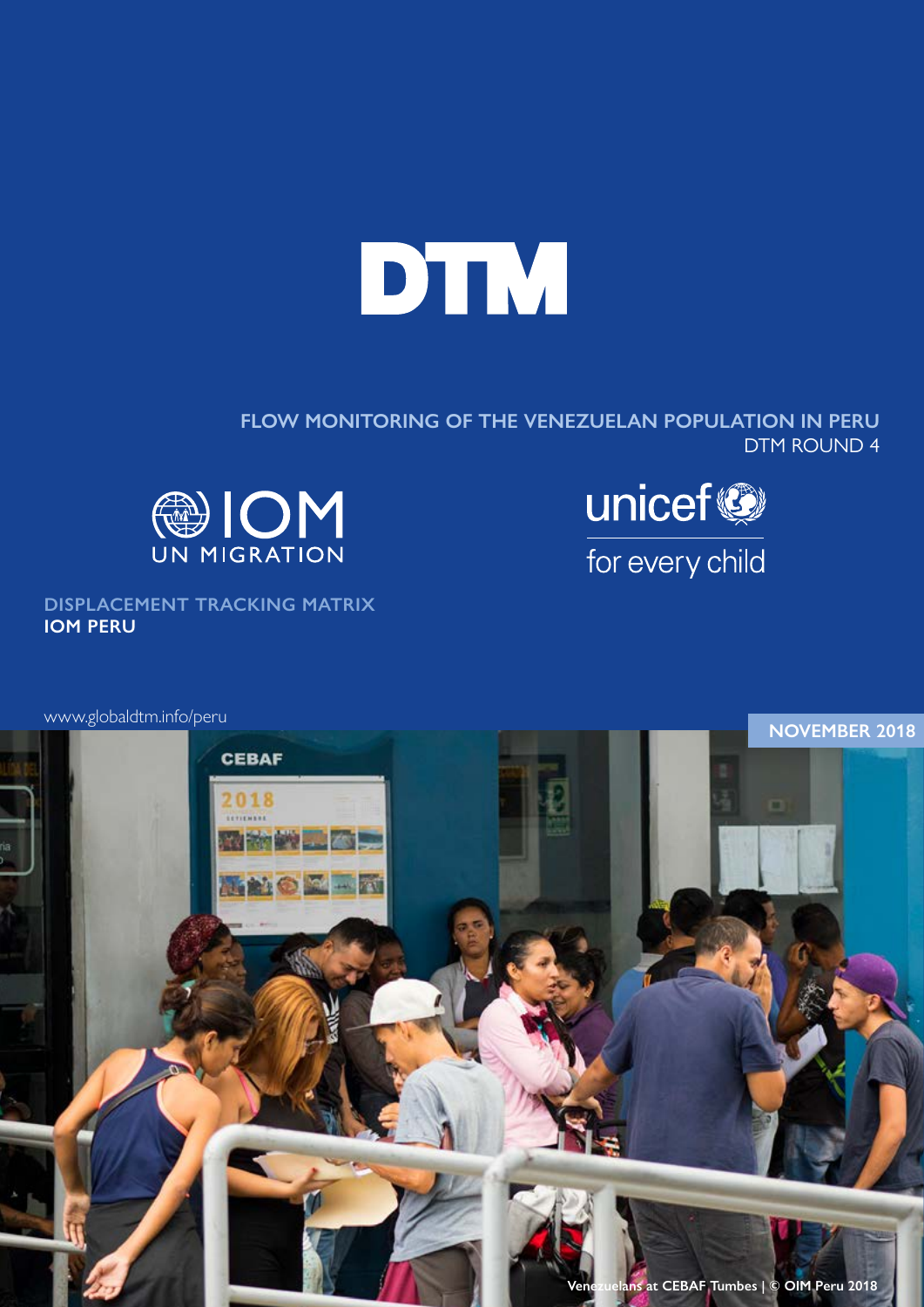### **FLOW MONITORING OF THE VENEZUELAN POPULATION IN PERU – DTM ROUND 4**

IOM is committed to the principle that a human and orderly migration benefits migrants and society as a whole. As an intergovernmental organization, the United Nations Migration Agency acts with its partners in the international community to help meet the operational challenges of migration; to promote the understanding of problems related to migration; to encourage economic and social development through migration; and to uphold human dignity and well-being of migrants.

**International Organization for Migration (IOM)**

**United Nations Internationals Children's Emergency Fund (UNICEF)**

**Report financed by:**

Central Emergency Response Fund (CERF) Bureau for Population Refugees and Migration (PRM)

**Ilustration:** Freepik — www.freepik.com

Calle Miguel Seminario 320, piso 14, San Isidro Lima 27 — Perú Telf. +51 (1) 633-0000 | Fax +51 (1) 440-9106 iomperudtm@iom.int

© International Organization for Migration (IOM) 2018

All rights reserved. To quote, paraphrase or, in some way, reproduce the information presented in this document, the source should be cited: International Organization for Migration (IOM) (2018) Flow Monitoring of Venezuelan Migration in Peru DTM Round 4.

FLOW MONITORING OF **THE VENEZUELAN POPULATION IN PERU**  DTM ROUND 4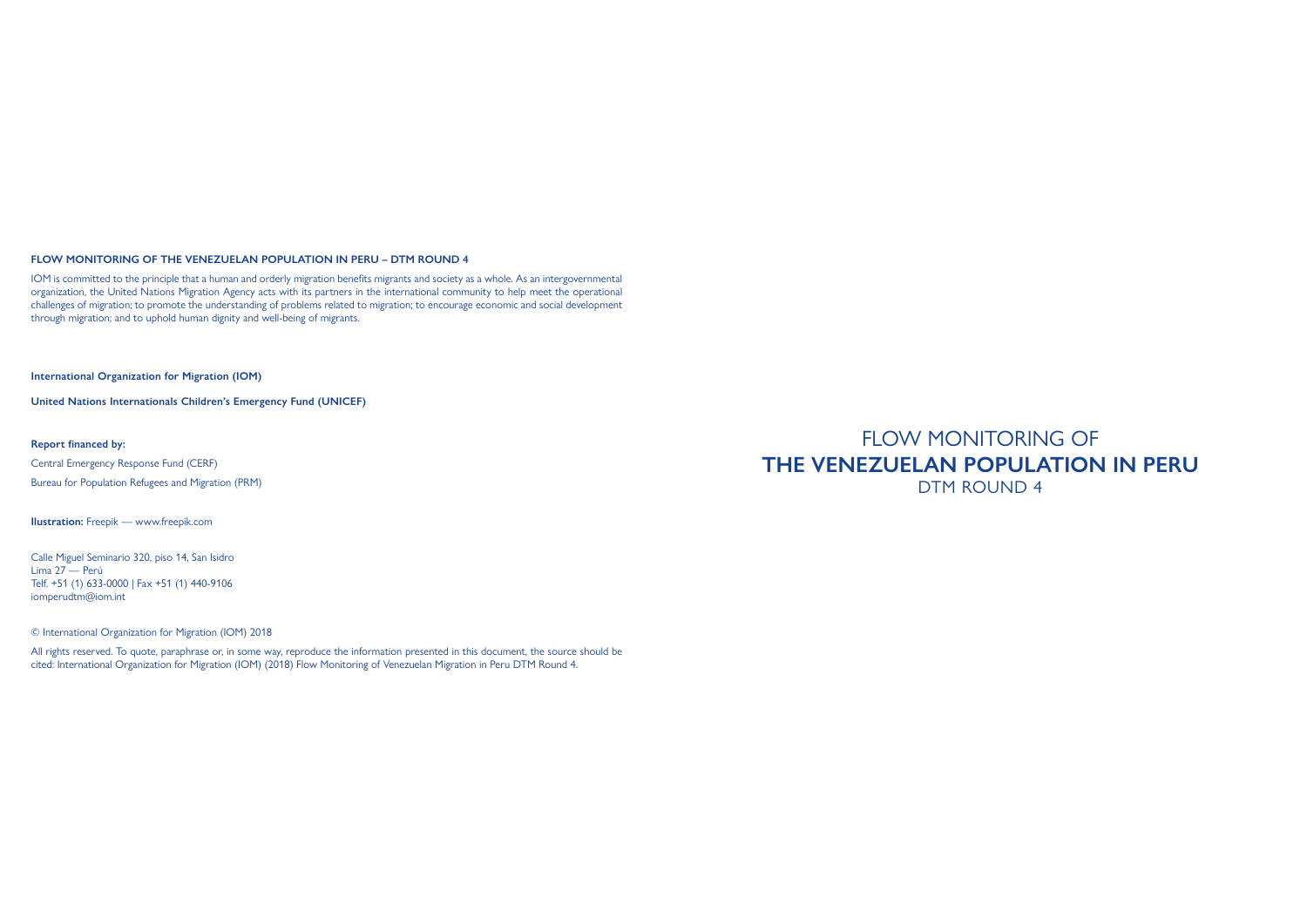

INTERNATIONAL ORGANIZATION FOR MIGRATION flow.iom.int/peru | globaldtm.info/peru





In September 2018, it was calculated, according to official and available records compiled by the International Organization for Migration (IOM), that around 2.6 million Venezuelans were residing abroad.

The figures show that we are facing the most important displacement phenomenon in the history of Venezuela, and a new migration configuration in the region. Additionally, this situation poses a series of challenges for the States, international organizations and civil society involved in the issue of migration.

By 2018, the IOM, in its objective to promote a safe, orderly, regular migration based on respect for fundamental rights of migrants; has developed its Regional Action Plan, aiming to strengthen the response in the region through four strategic components: 1) Production and dissemination of data, 2) Capacity and coordination, 3) Direct assistance and vulnerability, 4) Socioeconomic integration.

The first strategic component responds to the need to generate accurate and reliable data that supports the government institutions at a central, regional and local levels; to United Nations agencies and humanitarian partners, for planning the response and attention to this population, especially to people that are in a situation of vulnerability.

**Border Control Point (PCF):** Official point put in place by the State for the monitoring of migrants at the borders.

Thus, the Displacement Tracking Matrix (DTM) monitors these migratory flows of Venezuela in Peru, fulfilling the first strategic component. This is an important input for developing actions based on reliable information, in order to overcome the challenges that arise in relation to this problematic

The fourth round of the DTM in Peru has information about the profile of the Venezuelan population, level of education and work experience, migratory route and documentation, and an analysis based on safety. Also, within this report, a section was added that seeks to know the profile of children and adolescents under 18 years old that remain in Venezuela or are in transit, with the technical and financial support of the United Nations Internationals Children´s Emergency Fund (UNICEF).

As an important data of general interest, from the beginning of 2017 to October 2018, according to the National Superintendence of Migration (SNM as its acronym in Spanish) of Peru, there is a migratory balance of 530,731 people from Venezuela. In the same line, as of November 12, 2018, a total of 128,642 Venezuelans have issued the Temporary Permit of Permanence (PTP as its acronym in Spanish) and there are 221,237 people with the PTP in the application process.

**Binational Border Attention Center (CEBAF, based on its Spanish name):** Attention center at the border, responsible for managing migratory movements and customs. In Peru, CEBAF centers are located in Tumbes (at the northern border with Ecuador) and in Tacna and Puno (at the southern border with Chile and Bolivia respectively).

**Temporary Permit of Permanence (PTP):** Document issued by the National Superintendence of Migration of Peru that allows to prove regular migratory status of Venezuelan citizens in Peru for a period of one year, and to pursue activities within the scope of the Peruvian legislation.



The Displacement Tracking Matrix (DTM) is a global IOM tool that captures, processes and disseminates information on areas of displacement, the different phases of human mobility, as well as the needs of these populations around the world.

IOM has implemented this tool in South America, in a wide range of contexts, and to monitoring the migration of Venezuelans - from their country of origin to their final country of destination.

#### IOM Peru has implemented four rounds of DTM:

- **•ROUND 1 (R1):** Implemented at the northern and southern borders of the country, between September and October 2017.
- **•ROUND 2 (R2):** Implemented at the northern and southern borders of the country as well as at points with an important migrant influx in Metropolitan Lima, between December 2017 and January 2018.
- **•ROUND 3 (R3):** Implemented at the northern and southern borders of the country and at points with an important number of migrant influxes in Metropolitan Lima between April and May 2018.
- **•ROUND 4 (R4):** This current report was implemented at the northern and southern borders of the country between September and October 2018.

For an effective implementation of the DTM, an area evaluation was conducted to determine the point of entry and exit of Venezuelans into the country. In addition, the number of people surveyed at the borders corresponds to a sample of the Venezuelan population, based on the data and official statistics from migratory authorities in Peru.

The DTM R4 was implemented at the main official border points of entry and exit: at the CEBAF Tumbes Border Control Point (PCF as its acronym in Spanish); and at the Santa Rosa PCF on the Chilean border.

The sample taken for this DTM comes from 2,148 Venezuelans surveyed in the regions of Tumbes and Tacna.

| Chart 1: Number of people surveyed per data<br>collection point |       |
|-----------------------------------------------------------------|-------|
| <b>Tumbes</b>                                                   | 1.645 |
| Tacna                                                           | 503   |
| <b>TOTAL</b>                                                    | 2.148 |

# **GLOSSARY**

# **CONTENT**

- **I. METHODOLOGY**
- **II. PROFILE OF THE PEOPLE SURVEYED**
- **III. EDUCATION AND EMPLOYMENT PROFILE**
- **IV. DOCUMENTS AND MIGRATORY STATUS**
- **V. MIGRATORY ROUTE**
- **VI. PLACE OF STAY DURING ROUTE**
- **VII. SAFETY**
- **VIII. TRAVELING GROUPS WITH MINORS**
- **IX. CHILDREN AND ADOLESCENTS PROFILE**
- **X. TRAVELING ROUTE WITH MINORS**
- **XI. ADDITIONAL CONCLUSIONS AND CONSIDERATIONS**

# INTRODUCTION **I.** METHODOLOGY **I. METHODOLOGY**

 *Direct Assistance at CEBAF Tumbes* | © IOM Peru 2018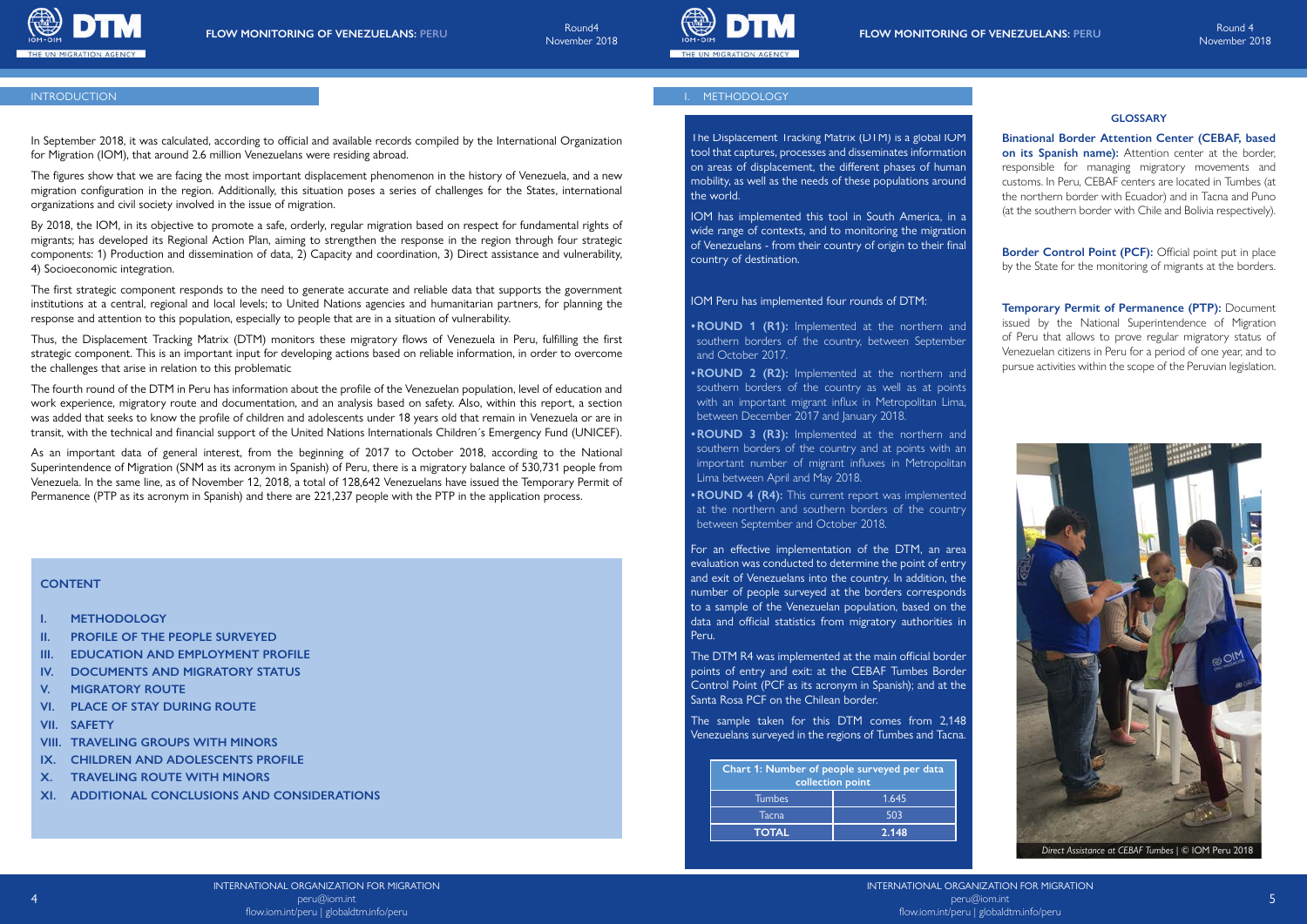

INTERNATIONAL ORGANIZATION FOR MIGRATION flow.iom.int/peru | globaldtm.info/peru

INTERNATIONAL ORGANIZATION FOR MIGRATION peru@iom.int

November 2018



Through this graphic, it is shown that the population surveyed at the border control of Tumbes and Tacna —even though there is not much percentage variation— the number of men is slightly greater (53%) than women (47%).

**Sex**

**marital status**

**age**

# **Second nationality**

56% of the people surveyed is young, between 18 and 29 years old, meeting the productive age. Worth mentioning that the

oldest adults are the smallest age group on movement.

\*The survey was addressed to people with more than 18 years old.

49% of the people surveyed reported to be married or co-living with someone, and 46% reported being single. There were no significant differences between surveyed men

and women in terms of marital status.

From both information collection points, 60 people with a second nationality were found. Of them, 28 had Colombian nationality, 9 from Peru and 3 from Ecuador.

# **TUMBES**

Regarding the level of studies reached from the people surveyed in Tumbes, 23% have completed secondary school, and another 23% have not; while 34% have completed higher education. Worth noting that 39% of women have completed higher education compared to 29% of men. 16% of the people surveyed in Tacna have completed secondary school and 15%, have not. While 53% have completed higher studies, being 22% women.

# **TACNA**

The most studied careers by the surveyed population are administration, marketing and accounting (29%), science and engineering (17%), education and psychology (15%), law and social sciences (7%), mechanics, electronics and computing (7%), civil and industrial construction (6%). The less studied careers are art, design and literature (2%), communications (2%), gastronomy, hotel and tourism (2%).



**GRAPHIC 2: AGE OF THE PEOPLE SURVEYED<sup>\*</sup>** 



**Graphic 3: Marital Status of the People Surveyed**

### **Graphic 4: Second Nationality from the People Surveyed**



# III. PROFILE OF THE PEOPLE SURVEYED AND AND EMPLOYMENT PROFILE

# **Graphic 7: Careers**





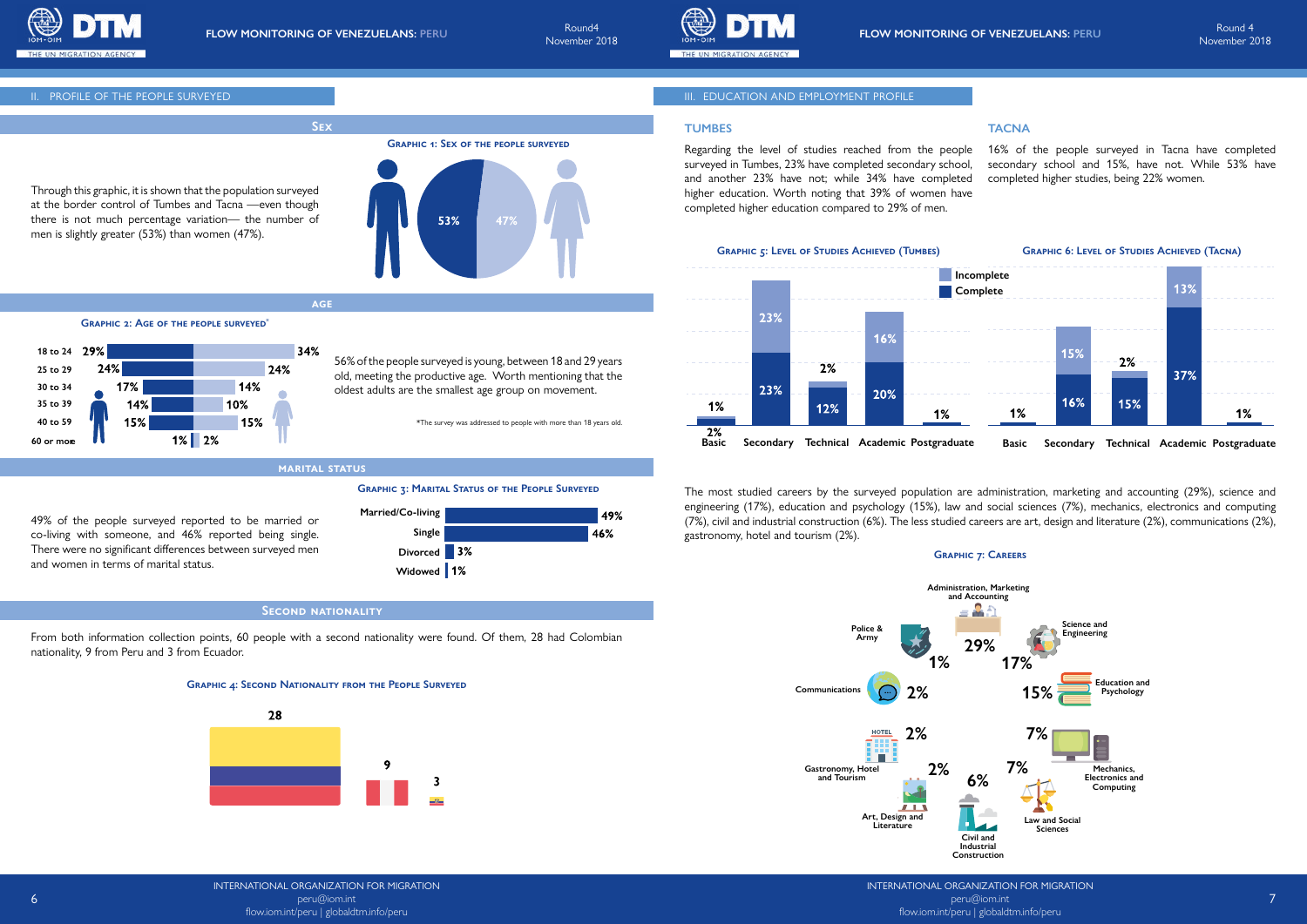



# IV. DOCUMENTS AND MIGRATORY STATUS

# **TUMBES**

More than half (51%) of the Venezuelans surveyed in Tumbes reported using their passport to cross the border. The rest reported traveling with other documents, being their national ID the second most used document (48%). Only 1% did not have a travel document.

The majority (98%) of the people surveyed stated that when they traveled through Ecuador they entered the country as tourists. Only 1% reported traveling under an irregular migratory situation.

Additionally, the people surveyed indicated, in their majority, that they would request some of the following migratory regulations in Peru: 50% of them stated that they will request the PTP, 13% will request refuge, 3% will request a work visa, while 27% still does not know which migratory status will request.

# **TACNA**

13% of the people surveyed in Tacna stated that they have the Temporary Permit of Permanence

91% of Venezuelans leaving the country by Tacna affirmed that they used their passports as a travel document. Only 9% indicated that they used their national ID to cross borders. When they were asked about the migratory status obtained in Peru, only 13% indicated that they had the Temporary Permit

of Permanence (PTP) already issued.

#### **Graphic 9: Document to cross the border (Tumbes**

## **Graphic 11: Document to cross the border (Tacna)**

# **Graphic 10: Migratory Status to be requested in Peru (Tumbes)**



 From the total people surveyed, both in Tumbes and Tacna, most of the them (64%) were employed before leaving their country; 45% worked dependently and 19% as independent. 26% were unemployed, 8% were studying and 1% were retired. Worth noting that, from the people who were working, 20% were women and 26% men.







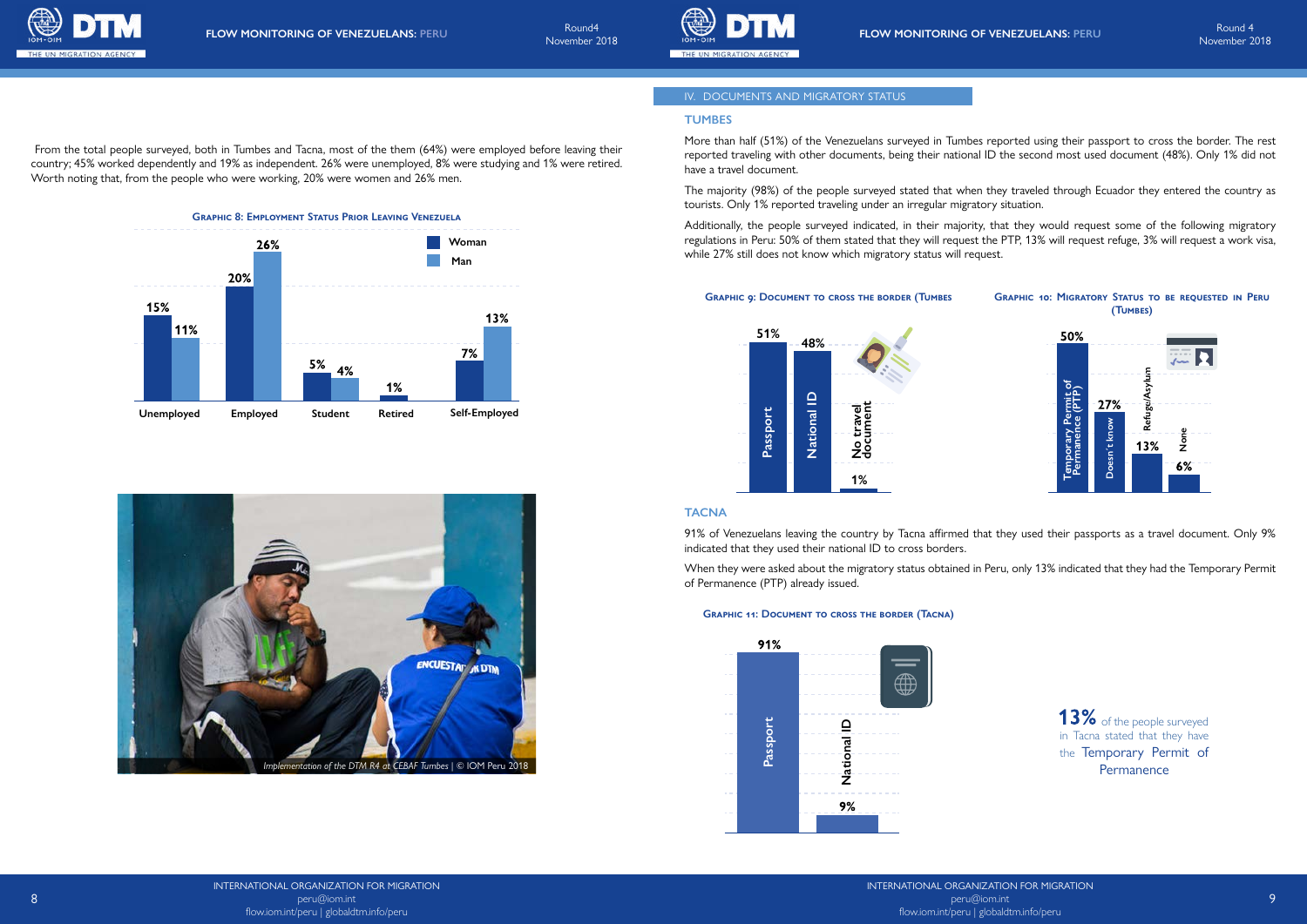

INTERNATIONAL ORGANIZATION FOR MIGRATION peru@iom.int flow.iom.int/peru | globaldtm.info/peru

18%

# **V.1 Journey Start Point**

From the people surveyed, 15% have started their journey from the state of Tachira; 13% from Caracas (Capital District). There are those who departed from the state of Zulia (11%) and others from Carabobo (10%); followed by the states of Lara and Aragua with 8%. Finally, 36% migrated from one of the 18 remaining states of Venezuela.

# **V.2 Journey Route**

After initiating their journey in one of the states mentioned above, the people surveyed indicated that they continued their route, being the main transit points in Colombia: the district of Norte de Santander (46%) and Cúcuta, the most visited city. Similarly, they have traveled through Bogotá (17%) and in a few occasions to the district of Nariño (9%), followed by the Valle del Cauca district (8%), and by the city of Cali. Continuing their journey through Ecuador, the majority indicated to have passed through the province of Carchi (59%) by the Rumichaca pass in the city of Tulcán. In a less extent, they indicated as transit points the province of El Oro (14%), Pichincha (13%) and Guayas (11%), by cities such as Huaquillas, Quito and Guayaquil, respectively.

Additionally, in Tumbes, when they were asked about who they were traveling with, 53% reported that they traveled with a family group, 34% with LIBERTAD a non-family group and 24% traveled alone. In Tacna, 41% indicated that they were traveling with a family group, 15% with a non-family group and 48% traveled alone. Unlike Tumbes, the Venezuelans that are leaving Peru travel alone than withinANCASH family or non-family groups.

The people who were surveyed in Tacna, 69% reported that they would not make any stop before reaching their final destination, while 31% indicated that they would be in transit in Chile and/or Argentina. From these, 73% indicated that The transit points are those places where Venezuelans have changed their way of transportation or have stayed some days. The transit stop in the metropolitan region of Chile and 26% in other cities.

Regarding the travel length, 69% started their journey between 1 and 7 days before arriving at CEBAF Tumbes and 44% traveled between 1 and 15 days before arriving at PCF Tacna.

# **V.3 Places of Final Destination**

### V. MIGRATORY ROUTE VI. MIGRATORY ROUTE

At the country level, among the main destinations chosen by the Venezuelans surveyed in Tumbes are Peru (89%), Chile (9%) and Argentina (1%). From those who had the intention of leaving the country through Tacna, 81% had as final destination Chile and 18% Argentina. Additionally, 2% indicated another destination.

At the city level, the main destinations chosen by those entering the country through Tumbes are: Lima (65%), La Libertad (8%), Arequipa (3%), Piura (3%), Tumbes (2%) and Ancash (2%), while 18% chose other cities of destination. The people who chose Chile and Argentina as countries of destination, they indicated that they were going to the cities of Santiago de Chile (6%) and Buenos Aires (1%), respectively.

The people surveyed who indicated Chile and Argentina as destination countries, 51% were going the metropolitan region of Santiago, 7% to Valparaíso, 4% to Biobío and 14% to Buenos Aires, respectively. The remaining 24% was scattered in other cities such as Coquimbo, Antofagasta, Arica and Parinacota, Córdoba between others.







From the people who specified that their final destination is Peru, 76% indicated that they took a direct route from their entry in Tumbes to their destination. The rest indicated that before they arrived at their destination they would pass



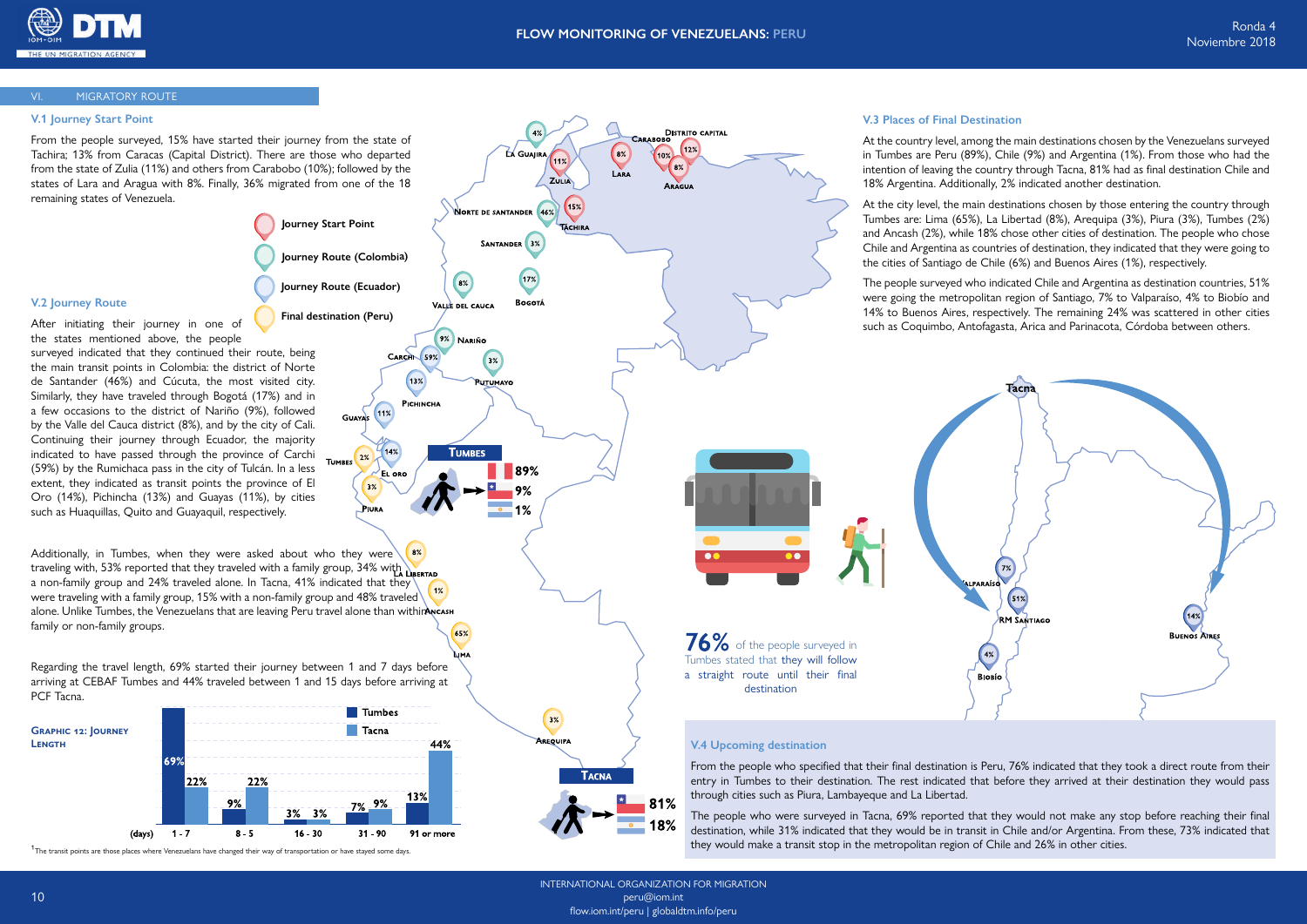

INTERNATIONAL ORGANIZATION FOR MIGRATION peru@iom.int flow.iom.int/peru | globaldtm.info/peru





12

### VI. PLACE OF STAY DURING ROUTE

### **VI.1. PERU: COUNTRY OF STAY DURING ROUTE\***

### **VI.2. Temporary Permit of Permanence**

In the year 2017, through Supreme Decree (DS) 002-2018- IN, the Peruvian Government established the Temporary Permit of Permanence (PTP) as a mechanism to facilitate the permanency of the Venezuelan population in the country, so they could regulate their migratory status and have access to formal employment, education and financial services. This decree, which, initially offered a 7-month period, was extended by the Peruvian government through the Decree DS 007-2018-IN, for the benefit of the Venezuelans who entered the country until October 31st of 2018, specifying that the application deadline for the PTP will be until December 31st of the same year.

According to the National Superintendence of Migration, since the implementation of the PTP to November 12, 2018, 128,642 PTPs have been issued and 221,237 are in process.

# VII. SAFETY

pregnant (3%) and 94 are in a breastfeeding period (9%). Likewise, 26% of the women surveyed indicated that they are single mothers.

In the context of this report, it is understood as a place of stay during the journey, to the last place the person has stayed **DENTIFIED POPULATION IN VULNERABILITY SITUATIONS** DISCRIMINATION AT PLACES OF STAY DURING ROUT for at least thirty days.

In the two Venezuelan monitoring flow points, 180 people (8%) were identified and they mentioned suffering some chronic illness or disability. Of the people who is suffering a chronic illness, 73% requires daily medication. Of the women surveyed, it was found that 26 women are The people who were surveyed at their entry to Peru in Tumbes, stayed more than 30 days in some city in Ecuador or Colombia; 46% experienced discrimination, being their nationality the main reason of intolerance (99%). These acts of discrimination occurred in public spaces (65%), at work (28%), in host communities / neighborhoods (5%) and public institutions (2%).

From the people surveyed, 45% indicated that at their entry to Peru through CEBAF Tumbes, they did not have regular access to food. In contrast, at the southern border of Tacna, at their exit of Peru, only 18% indicated that they did not have regular access to food. On the other hand, the people who were leaving Peru through Tacna, stayed more than 30 days in some city, 39% indicated that they suffered some type of discrimination, being the main reason -as the respondents in Tumbes- their nationality (96%). They also mentioned that the places where they felt discriminated were public spaces (55%), at work (41%), community / neighborhood (2%) and public institutions (2%).

> 39% of the p eople surveyed that has stayed in a city for more than 30 days, has experienced discrimination before arriving at Tacna

73% of the people surveyed that are dealing with a chronic illness, stated that **they need** medication

Additionally, it has been found that there is a difference between men and women as victims of discrimination. In Tumbes, while 24% of women are victims of discrimination, 31% are men. In Tacna, the scenario is slightly different, 41% of men are victims of discrimination and 20% are women.

46% of the people surveyed that has remained in a city for more than 30 days, has suffered  $\bullet$ discrimination before arriving at Tumbes

Most of the people surveyed that entered the country through Tumbes, traveled directly from Venezuela (83%). The others have traveled through countries such as Colombia (76%) and Ecuador (22%), mainly through the cities of Bogotá and Pichincha; between 1 and 3 months (40%), 3-6 months (28%), 6-12 months (21%) and more than one year (11%).

The people who were in a place of stay during their journey, 89% reported having worked in one of the countries mentioned above. The average monthly salary was USD 237. There is not a considerable difference between income by sex: women earned, on average, USD 231 and men USD 240.

In the same line, it is worth mentioning that, from the people who worked, 11% did not receive any payment and 29% received less than the established.

#### **Graphic 13: PTP applications (Tacna)**

The results of the DTM collected in Tacna indicate that the people who stayed in the country between 3 and 12 months, 51% began the PTP application process, while those who have stayed more than a year, only 5% have begun the

paperwork for the PTP.



**Graphic 14: Do you have regular access to food? Graphic 15: Where have you experienced discrimination?**









3% of the women surveyed

are pregnant

9% of the women TIIT surveyed are in a **breastfeeding** 

period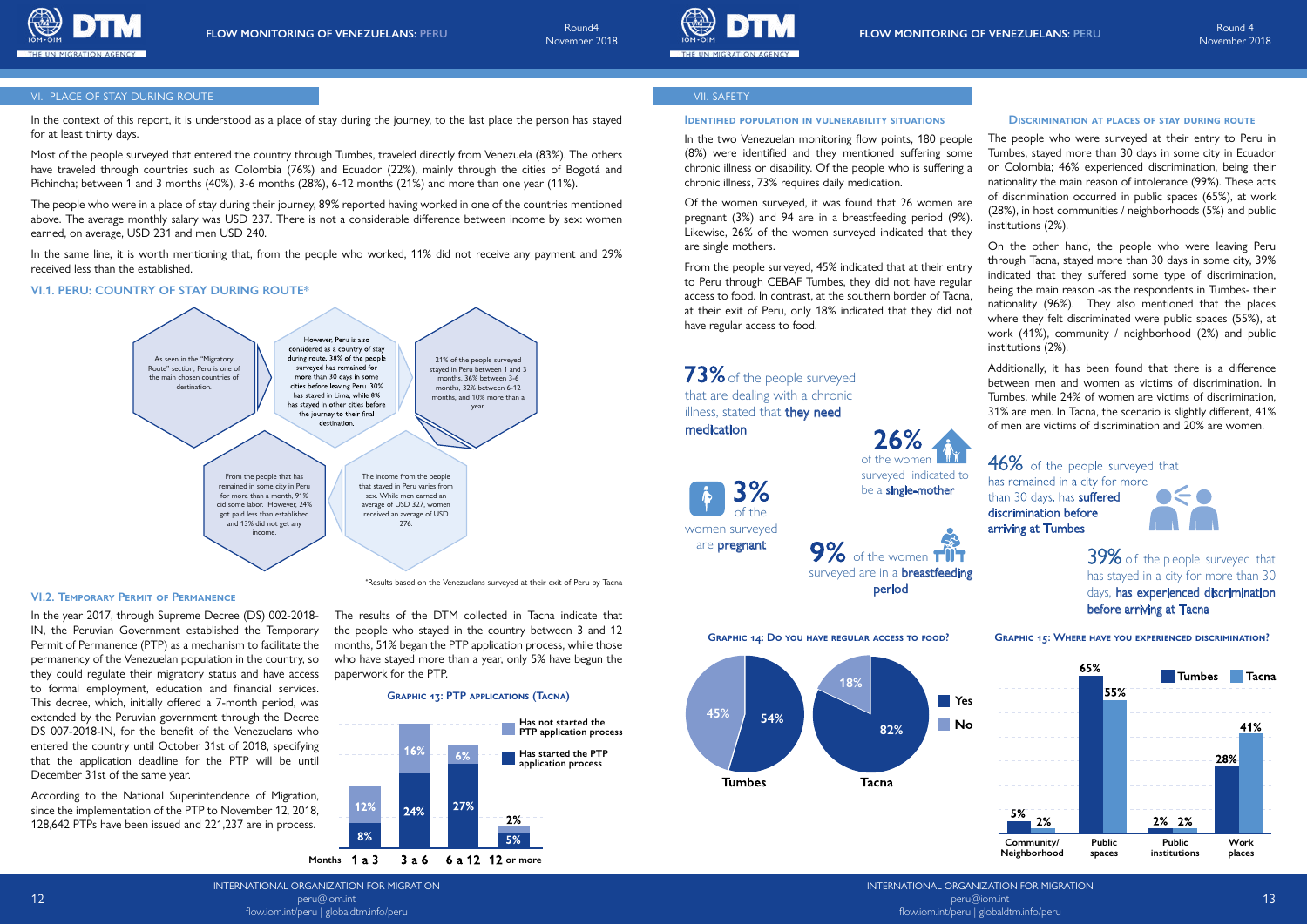INTERNATIONAL ORGANIZATION FOR MIGRATION peru@iom.int flow.iom.int/peru | globaldtm.info/peru





From the people surveyed in Tumbes, regarding the access to health services during their journey from Venezuela, 30% had access to these services when needed. 25% indicated that they received some institutional support during their trip, mainly from international organizations (69%), church (20%), NGOs (15%) or the government (9%). These assistances, in most cases were access to food (66%) and health (47%).

When the same question was asked to the people surveyed in Tacna, 30% had access to these services when needed. 20% received some type of institutional support during their trip, mainly from international organizations (73%), government (20%) and NGOs (3%). These assistances, in most cases were access to food (32%) and health (63%).



.

75% of the people surveyed in Tumbes expressed that their main needs are: getting income/employment, accessing to food (44%) and documentation assistance (39%). However, it is worth mentioning that 3% of them required help with transportation in order to reach their next destination which, in most of the cases was the city of Lima.

64% of the Venezuelans surveyed in Tacna expressed that their main needs are: getting income/employment, followed by legal assistance (35%) and medical assistance (31%). It is important to mention that 27% stated that feeling safe is also a priority.

### **Access to services and institutional support**

#### **Main needs pointed out by the people surveyed**

## VIII.TRAVELING GROUPS WITH MINORS\*

Almost a quarter (23%) of the people surveyed stated that there were some minors within their travel group.

Among the traveling groups that had minors, the number of these fluctuated between 1 to 4.

38% of these groups traveled with 2 or more minors

When the surveyed was a woman, the answer, regarding traveling groups with minors tripled comparing to a man (36% vs. 11%). Among the people surveyed that entered the country in traveling groups with minors, eight of every ten people traveled with their own children. However, they also traveled with other underage relatives, mainly with their brothers, nephews or cousins.



### **Relationship**

#### **Graphic 18: Number of minors within traveling groups**



Results based on the Venezuelans surveyed at their entry in Peru by CEBAF Tumbes





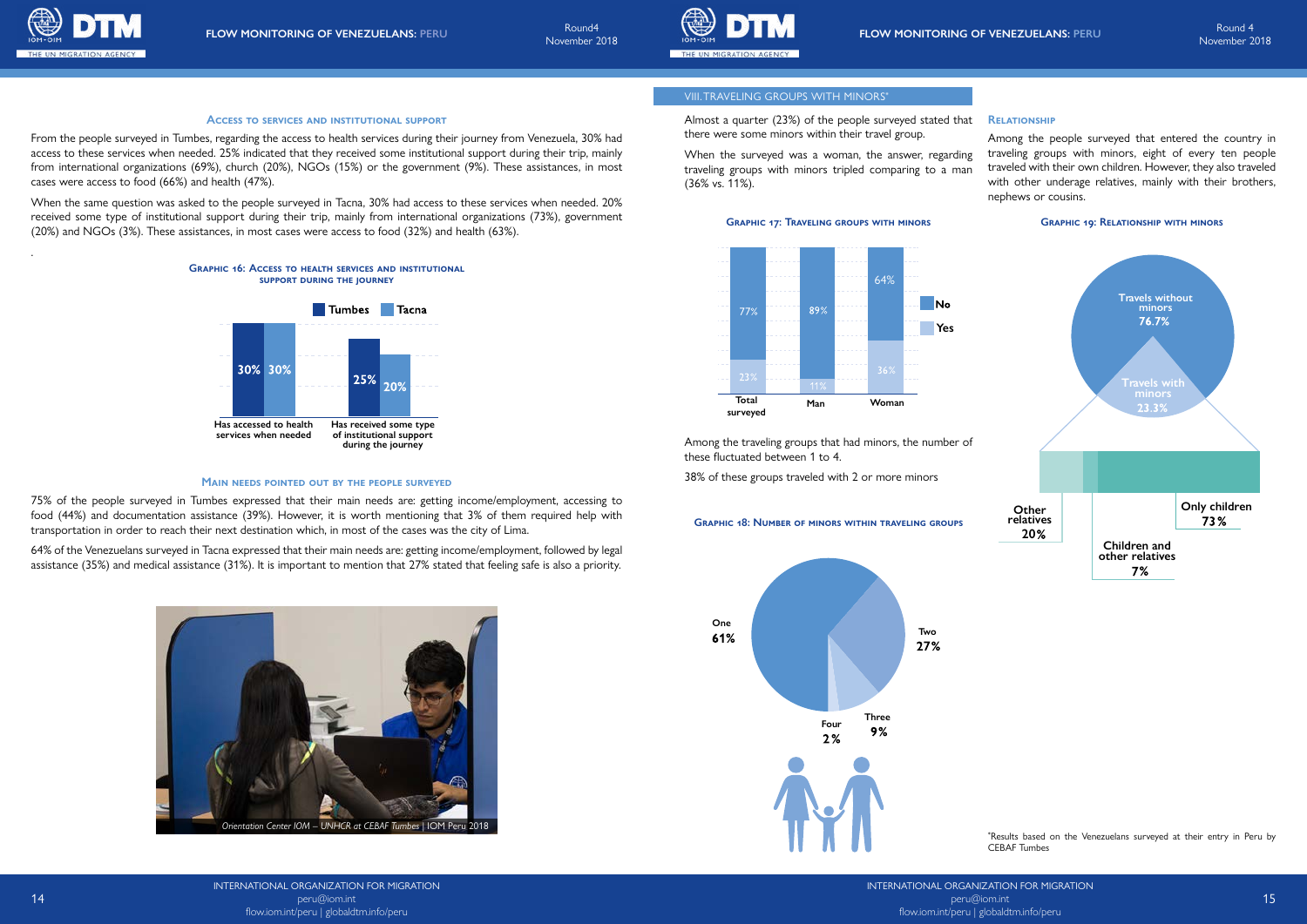

INTERNATIONAL ORGANIZATION FOR MIGRATION peru@iom.int flow.iom.int/peru | globaldtm.info/peru

flow.iom.int/peru | globaldtm.info/peru

November 2018



#### IX. CHILDREN AND ADOLESCENTS PROFILE\* THE SUMMON STATE OF STATE SERVICE OF THE STATE OF STATE OF STATE OF STATE OF STATE OF STATE OF STATE OF STATE OF STATE OF STATE OF STATE OF STATE OF STATE OF STATE OF STATE OF STATE OF

From the total number of girls and boys (584) traveling with adults, almost half had less than 5 years old. A quarter of them had between 6 and 11 years old, and 28% had between 12 to 17 years old.

52% of children and adolescents were men and 48% women.

Most of the girls, boys and adolescents between 3 and 17 years old have attended some level of education: primary (41%), secondary (29%) and pre-school (21%).

8% did not have any level of education.

100% of adolescents between the ages of 12 and 17 that entered Peru through Tumbes had concluded some level of education.

Only 1% of those that had academic age for primary or basic education lacked studies.

Finally, among the children under basic education age, a little more than a quarter, had not yet accessed to education.

#### **Emotional changes during journey**

#### **Travel Time Period**

When asked about the identity documents that children and adolescents are using to cross the border, the birth certificate was the most mentioned (55%), followed by the national ID (28%) and the passport (22%).

Eleven children did not have any documents. Eight of them were under 5 years old

**Graphic 23: Children and adolescents with any level of education achieved according to age groups**



By age group, the predominance of documents varied. Among children under 5 years old, the birth certificate was the most used, as well as in children between 6 to 11 years old; followed by the national ID and passport. Among the adolescents the national ID was the most used.

### **Graphic 20: Children and Adolescents by sex**





**Graphic 22: Segregation of children and adolescents between 3-17 years old according to the level of education achieved**

#### **GGraphic 24: Identification documents used to cross the border**

#### **Graphic 21: Age groups of children and adolescents**

The traveling groups that did not have minors made their journey to Peru with a larger length of time than those who traveled with minors.

From the traveling groups that had minors, 81% made their trip to Peru between 1 to 7 days. The remaining 19%, their journey was longer, increasing the risks and vulnerabilities to all the members of the traveling group, mainly to minors and women.



Six of every ten minors showed strong changes in their mood due to the migratory journey to Peru. 14% of them had four or more strong emotional changes, 27% presented two to three emotional variations and only 21% showed a single emotional alteration. The fear of getting lost, appetite changes, headaches and constant crying were the most frequent.

\* Results based on the Venezuelans surveyed at their entry in Peru through CEBAF Tumbes

\* Results based on Venezuelans surveyed at their entry in Peru through CEBAF Tumbes









#### **EDUCATION**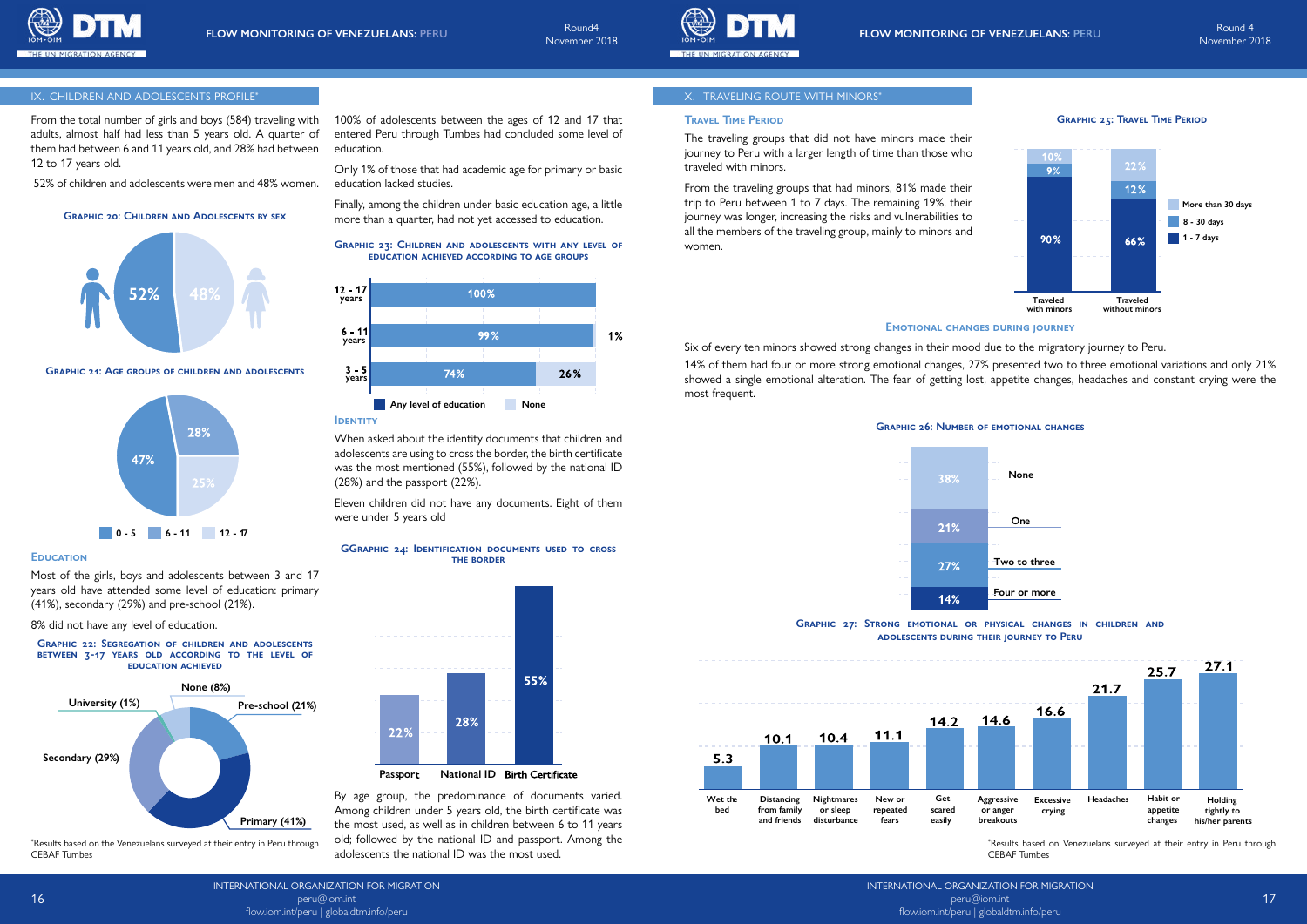



## XI. ADDITIONAL CONCLUSIONS AND CONSIDERATIONS

- •The DTM Round 4 has shown that there is a slightly larger representation of men than women within the group of people surveyed. The majority are young adults with active working age who have completed higher education in areas of administration, science and engineering, and education. From total number of peope surveyed, only a small group were unemployed before starting their trip, being women the most represented group in this case.
- •The passport is the most used travel document for the people surveyed, both in the Tumbes and in Tacna. However, there have been cases in which the document they have used to cross borders has been their national ID.
- Peru is considered as a State of transit and permanency. As a destination country, according to the people surveyed in Tumbes, the main cities of destination are Lima, La Libertad, Arequipa, Ancash and Tumbes. Also, the time of permanence in those Peruvian cities during their route, before leaving the country by Tacna, varies between 3 and 12 months. During that time frame most of them perform some labor, being their average salary USD 309, which varies by sex; women earn 17% less than men.
- On the other hand, when the question was asked to the people surveyed that entered the country through Tumbes, about the country in which they would stay, more than half chose Peru, and mentioned Colombia and Ecuador as countries for temporal stay, where they stayed from 1 to 3 months. The average salary for Venezuelans in these countries was USD 236, which is less than the income earned by the people who considered Peru as a country of stay during route.
- For people leaving the country, their main destinations are Chile and Argentina; States to which they try to arrive through a direct route, and some stated that they would make a stop in cities like the metropolitan region of Santiago before reaching their final destination.
- •According to the DTM Round 4, more than half of the people surveyed in Tacna and that remained more than thirty days in the country, said they had started the PTP application process.
- •The figures reported on the increase of the Venezuelan migratory flow and the profile of the people surveyed, suggest the implementation of actions against problems faced by this population in terms of discrimination, and access to work, education and health. As seen in this report, the Venezuelans have faced certain types of discrimination, being the main cause their nationality. Also, it is shown that they are discriminated at both public spaces and at work, so it is necessary to take actions against anti-migration and anti-refuge reactions.
- •According to the fieldwork that IOM has do for this DTM R4 and the daily observation made by our specialists on the field, the Venezuelan people that arrive to Peru by Tumbes, is in a situation of vulnerability and need assistance to cover their basic needs like access to food, hygiene, temporary accommodation and transportation to their destination cities. Additionally, they need information about migratory regulations, application for asylum request, and access to health care, education and work.
- •Almost a quarter of the Venezuelan traveling groups traveled with one boy or girl, or adolescent. 38% travel with two or more minors, half of them were under 5 years old. 73% of the people surveyed left their children in Venezuela.
- •Just over a quarter of the children between 3 and 5 years old, did not attend basic education.
- •The possibility to present various documents to enter Peru has been a protective measure for minors, in order to guaranteeing family unification.
- One of five traveling groups with minors made the trip to Peru with more than 8 days; 10% took more than a month. The long journeys are a great risk for the entire migratory group, especially for minors and women.
- •Minors would be paying a higher emotional cost during this migratory process. 60% showed strong emotional changes. The fear of losing sight of their parents and changes in appetite were the most frequent emotional alterations.

Half of the people surveyed said that they left another minor in Venezuela. This was more frequent in men (62%) than women (38%)

### **Graphic 28: Most common emotional or physical changes in each age group**



Within the surveyed group, 73% stated that the minors that they left in Venezuela were their children.

The desire for family reunification is high, both in men and women (86%).



# **Leaving minors in Venezuela**

**Graphic 29: Percentage of people surveyed that left a minor in Venezuela**